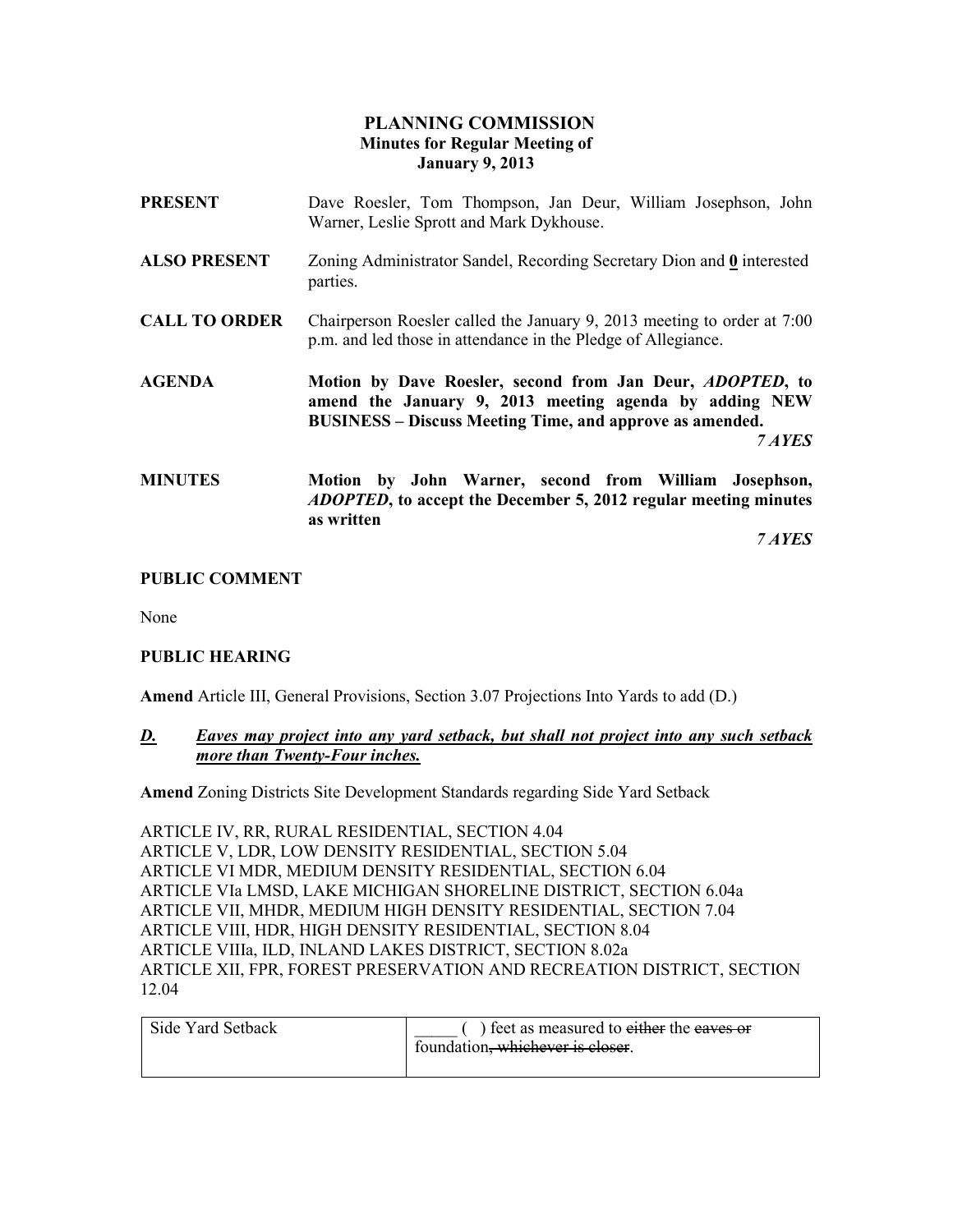### PUBLIC HEARING OPEN 7:04 P.M.

No public comment.

### PUBLIC HEARING CLOSED 7:05 P.M.

Commissioner Deur asked if allowing this projection into a side yard setback will create a problem for emergency vehicle access. Commissioner Josephson stated he does not believe so, even with a 10' side yard setback and allowing the maximum of 24" projection into side yard setback for eaves would still leave 16' between homes.

 Motion by William Josephson, second from Jan Deur, ADOPTED, to recommend approval to the Township Board of Trustees the amended language as written above. 7 AYES

#### NEW BUSINESS

1. Discuss meeting time

Chairperson Roesler advised that the Township Board of Trustees changed their meeting start time from 7:00 p.m. to 5:00 p.m. Discussion was held on if the Commissioners wanted to change their start time.

> Motion by Dave Roesler, second from John Warner, ADOPTED, to change the meeting start time from 7:00 p.m. to 6:30 p.m. starting with the February meeting. 7 AYES

#### OLD BUSINESS

#### 1. Reports from Sub-Committees

• Article III, General Provisions, Section 3.17 – Excavations, Holes or Ponds

Commissioner Thompson did a brief overview of the proposed language for Article XIV Special Land Uses, Section 14.04 Special Land Use Requirements, for ponds exceeding one (1) acre of surface area and the proposed language to amend Uses Permitted by Special Land Use in each Zoning District and Article III, General Provisions, Section 3.17, Excavations, Holes or Ponds. Consensus was to amend proposed (4.) of the Special Land Use Requirements to read (State approval shall be required prior to the construction of any pond over five (5) acres in size.) and to send the language to Attorney Even for his review and comments.

• Article III, General Provisions, Section 3.08 – Accessory Buildings and Uses

Commissioner Warner did a brief overview of the sub-committee meeting held December 19, 2012, at which Supervisor St. Amour presented his reasons for believing Accessory Buildings should be allowed without a principal use. He believes being rural they should be allowed, maybe not in all zoning districts, but he would leave that up to the Planning Commission to research if they decided to pursue this. At the meeting it was also discussed that maybe striking the last sentence under Section 3.34 Agriculture Uses (Agricultural operations must comply with State of Michigan GAAMP's as confirmed by the Muskegon County Agricultural Extension office, or